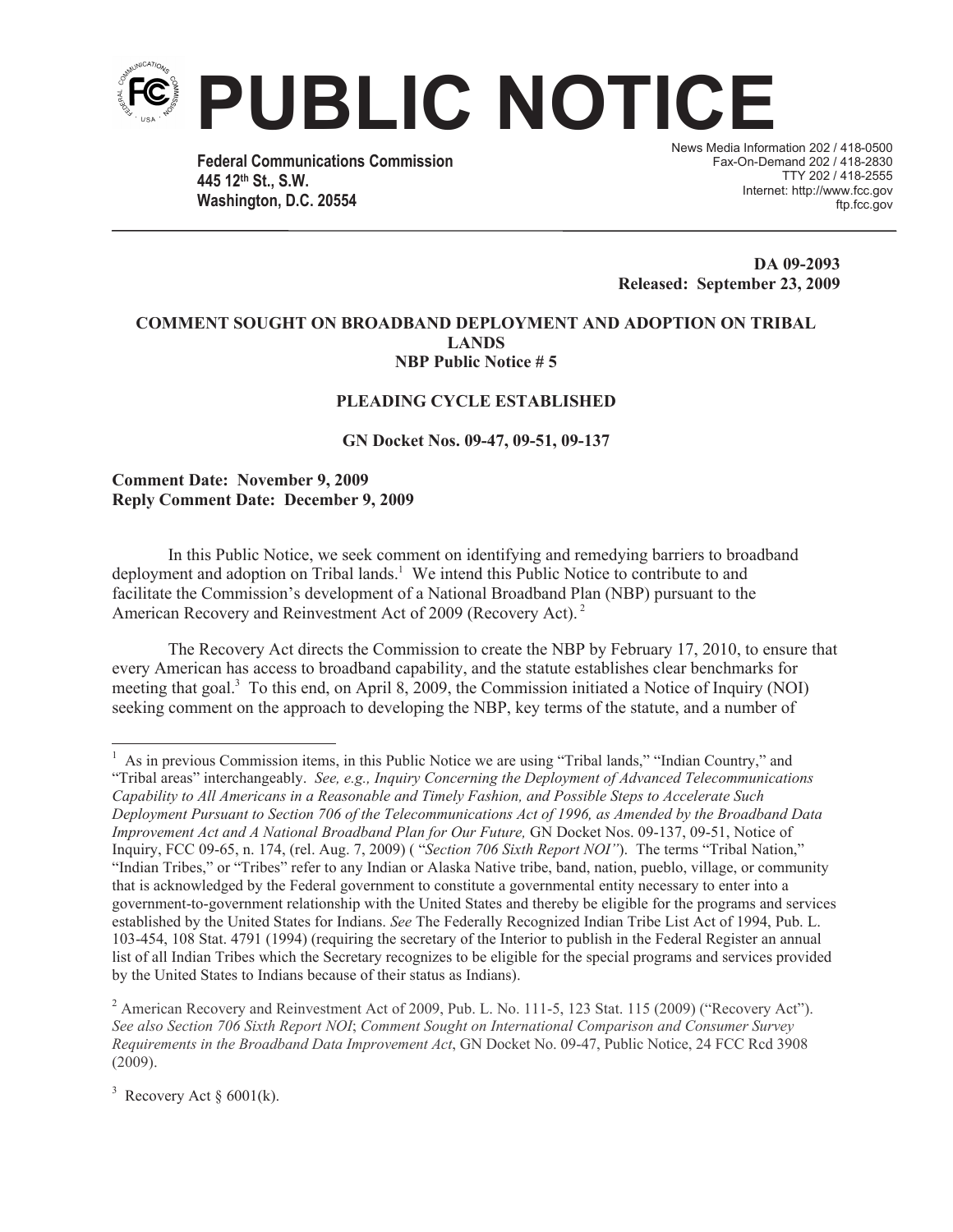specific policy goals.<sup>4</sup> In addition, the Commission has begun to hold a series of staff workshops "to promote an open dialogue between the FCC and key constituents on matters important to the National Broadband Plan."<sup>5</sup> In view of the comments and reply comments we have received in response to the NBP NOI and the workshop discussions we have held to date, we recognize that we must seek additional, focused comments on certain topics.<sup>6</sup>

This Public Notice seeks comment on specific barriers to broadband deployment and adoption in Indian Country<sup>7</sup> and how can they be reduced or eliminated. An initial problem in addressing these issues is the current lack of data on the extent of broadband deployment and adoption on Tribal lands. The Commission acknowledged this lack of data in two related proceedings earlier this year – the *Rural*  Broadband Report<sup>8</sup> and the *Section 706 Sixth Report NOI*.<sup>9</sup> The limited data from the 2007 Current

<sup>4</sup> See generally A National Broadband Plan for Our Future, GN Docket No. 09-51, Notice of Inquiry, 24 FCC Rcd 4342 (2009) (*National Broadband Plan NOI*).

<sup>5</sup> FCC, Broadband Workshops, http://www.broadband.gov/workshops.html (last visited July 28, 2009); FCC, The *FCC and Broadband: The Next 230 Days* at 10–13, http://hraunfoss.fcc.gov/edocs\_public/attachmatch/DOC-291879A1.pdf (July 2, 2009).

*6 See*, *e.g.*, *Comment Sought on Defining "Broadband,"* GN Docket Nos. 09-47, 09-51, 09-137, DA 09-1842 (rel. August 20, 2009); *Comment Sought on the Implementation of Smart Grid Technology*, GN Docket Nos. 09-47, 09- 51, 09-137, DA 09-1842 (rel. Sept. 4, 2009); *Comment Sought on Telework,* GN Docket Nos. 09-47, 09-51, 09-137, DA 09-1842 (rel. Sept. 4, 2009).

<sup>7</sup> "Indian Country" refers to: "(a) all land within the limits of any Indian reservation under the jurisdiction of the United States Government, notwithstanding the issuance of any patent, and, including rights-of-way running through the reservation; (b) all dependent Indian communities within the borders of the United States whether within the original or subsequently acquired territory thereof, and whether within or without the limits of a state; and (c) all Indian allotments, the Indian titles to which have not been extinguished, including rights-of-way running through the same." 18 U.S.C. § 1151 (2006). For the purpose of this document, Indian Country also includes Alaska Native Villages, Native Hawaiian Homeland, and Trust lands. Although section 1151 is a criminal statute, its definition of Indian Country applies in the civil context as well. We also clarify that for purposes of this Pubic Notice, the term "rural areas" may include Indian Country, although not all of Indian Country is considered rural. To the extent that sections of Indian Country are rural in nature, they are likely to face the same—and some additional—difficulties in achieving increased broadband deployment and adoption as faced by "rural areas." *See* MICHAEL J. COPPS, ACTING CHMN., BRINING BROADBAND TO RURAL AMERICA: A RURAL BROADBAND STRATEGY (May 22, 2009) (RURAL BROADBAND REPORT), *attached to Acting Chairman Copps Releases Report on Rural Broadband Strategy*, GN Docket No. 09-29, Public Notice, DA 09-1211 (rel. May 29, 2009)., at para. 30, n. 54 (rel. May 29, 2009).

8 *See* RURAL BROADBAND REPORT*, supra* note 7, at para. 30 (noting that "many Tribal lands also lack broadband service, but we lack data describing availability of subscribership" as well as noting further that "[m]any Native Americans are still struggling to receive basic telephone service" and "have the lowest percentage of basic telephone service subscribers by group." *Id.(citations omitted)* According to Native Public Media and the National Congress of American Indians, "only 65% of Native American households on Tribal Lands...have telephones, compared to the national average of over 97%." *See Joint Comments of Native Public Media and the National Congress of American Indians, In the Matter of Policies to Promote Rural Radio Service and to Streamline Allotment and Assignment Procedures, NBP Public Notice #1: Defining Broadband* at 3 (August 31, 2009) ("*Joint Comments of NPM and NCAI").*

<sup>9</sup> See Section 706 Sixth Report NOI at para. 58 (noting that "the Commission has recognized the dearth of information regarding broadband deployment on Tribal lands," posing seven data-related questions, and at note 175 citing the Section 706 *Fifth Report,* 23 FCC Rcd 9615, 9634, para. 38 (2008) ("finding subscribership to Internet access services at any speed on Tribal lands to be largely unknown because no federal survey has been designed to track this information"). *See also* U.S. Government Accountability Office, *Challenges to Assessing and Improving Telecommunications for Native Americans on Tribal Lands,* GAO-06-189 (Jan. 2006) (noting the lack of broadband subscribership data from Tribal lands because no federal agency gathers, tracks or surveys such data ).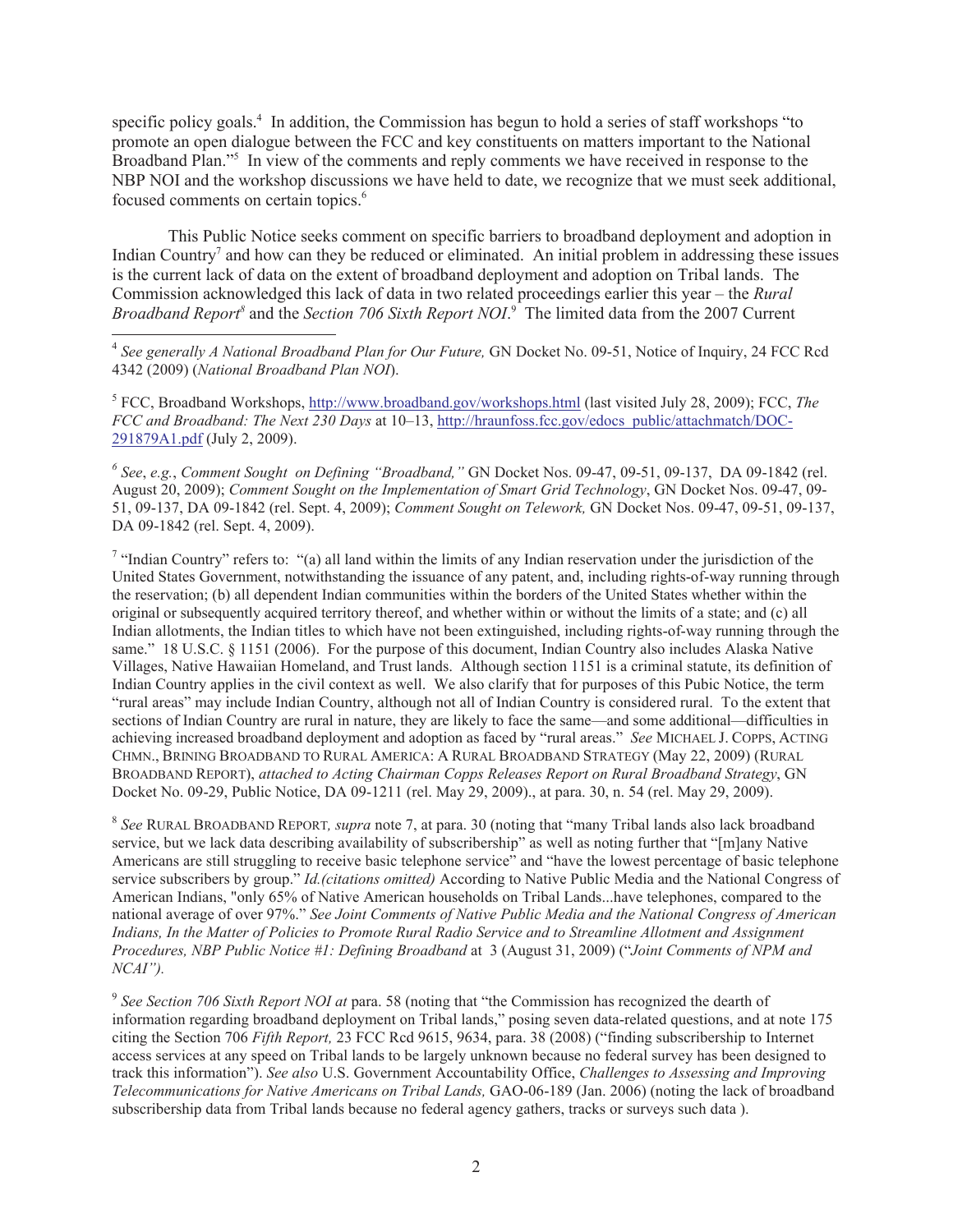Population Survey of the U.S. Census Bureau regarding adoption indicates that American Indian/Alaskan Native households have a nationwide broadband subscription rate of at most 30 percent, by far the lowest subscription rate among any ethnic group identified.<sup>10</sup> Moreover, broadband subscription rates are substantially lower in rural areas. $11$ 

In recently filed Joint Comments, Native Public Media (NPM), an organization promoting radio broadcasting and media ownership by Native communities, and the National Congress of American Indians (NCAI), the largest national organization representing federally recognized Tribal government entities, estimate that "Tribal penetration [of broadband deployment ] hovers somewhere around five percent  $(5\%)$ ."<sup>12</sup>

**Request for Quantitative Data.** The Commission therefore requests in this Public Notice that all parties submit any quantitative data, studies or analyses regarding the current extent of broadband deployment and adoption on Tribal lands. Such data beyond anecdotal information will better enable the Commission to make specific policy recommendations in the pending NPB for reducing or eliminating barriers to broadband deployment and adoption in Indian country.

The Commission makes this data request and issues this Public Notice fully cognizant of the political sovereignty of the Tribes and of their rights to govern their own affairs within their own borders, as well as of "the unique legal [and trust] relationship that exists between the federal government and Indian Tribal governments, as reflected in the Constitution of the United States, treaties, federal statutes, Executive Orders, and numerous court decisions."<sup>13</sup>

**Broadband Deployment in Indian Country.** We understand that the low broadband subscription rates in Indian Country can be correlated with the rural nature of many of these Tribal lands and the lack of adequate broadband deployment. As NPM and NCAI note in their Joint Comments "[t]o put the population density issue into perspective, the United States as a whole consists of 3.79 million square miles with a population of approximately 307 million people, or 81 people per square mile. Most Tribal Nations have population densities far lower than that. The Hopi Nation has a population density of 3.1 persons per square mile, the Blackfeet Nation 4.26, and the Devil's Lake Sioux Nation, 1 person per square mile."<sup>14</sup>

NPM and NCAI state that low population density equates to higher cost to deploy broadband, which has resulted in Tribal lands being underserved. They note that "Tribes have been unable to encourage meaningful service from outside entities and have been forced to become *de facto* carriers of

<sup>12</sup> *See Joint Comments of NPM and NCAI, supra* note 8, at 3. No source is cited for this estimate.

<sup>13</sup> *Statement of Policy on Establishing a Government-to-Government Relationship with Indian Tribes*, 16 FCC Rcd 4078, 4080 (2000).

<sup>14</sup> *Joint Comments of NPM and NCAI, supra* note 8, at 3. *See also* RURAL BROADBAND REPORT*, supra* note 7, at para. 113–116 (discussing the especially high costs of deploying and maintaining low density, rural broadband networks, including the purchase of equipment, obtaining access to rights of way, interconnection with other networks , network construction over difficult terrain, and the need for rural broadband networks to obtain access to adequate and affordable "middle mile" transport facilities, etc.).

<sup>10</sup> *See* RURAL BROADBAND REPORT*, supra,* note 7, at para. 30, n. 56, citing NTIA, HOUSEHOLDS USING THE INTERNET, at tbl. 1.

<sup>&</sup>lt;sup>11</sup> For example, whereas 39.6% of American Indian/Alaskan Native urban households using the Internet subscribe to broadband service, only 16.9% of American Indian/Alaskan Native rural households using the Internet subscribe to broadband service. *Id.* at tbls. 3, 5.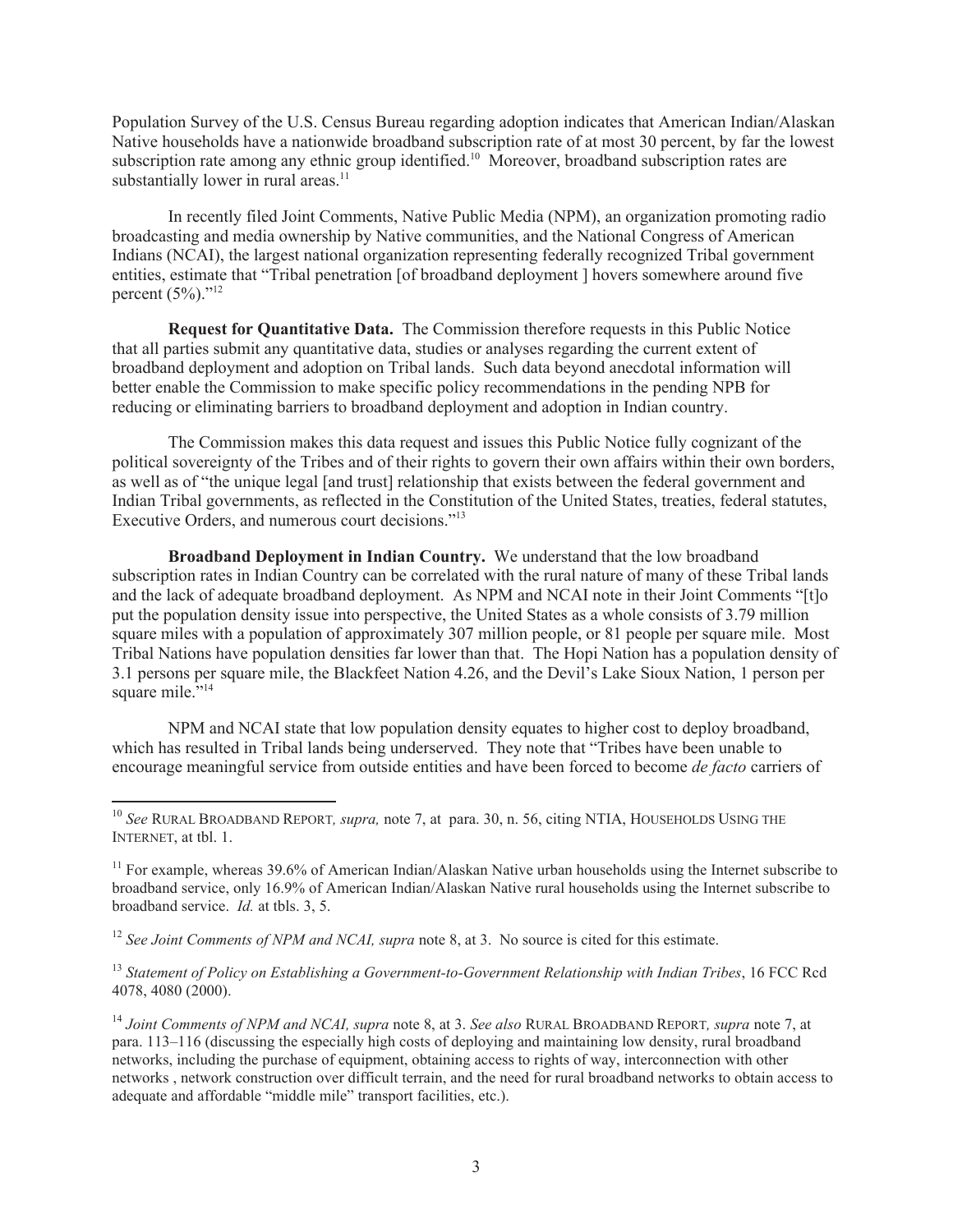last resort. This has been a costly effort for those tribes, but necessary for the provision of basic governmental services. Eight Tribes—out of 563—have had to form their own Tribally owned and operated telecommunications carriers. All eight Tribes that formed their own telecommunications entities have seen dramatic increases in service penetration rates. They average over 85% service gains in their communities (some are at 98% service connection attainment) since the formation of their own telecommunications service." NPM and NCAI therefore conclude that "if broadband service can be delivered to Tribal lands at an affordable price, broadband will be adopted."<sup>15</sup>

We seek focused comment on the tools and resources available to promote broadband deployment in Indian Country, consistent with the realities of the telecommunications marketplace on Tribal lands and the fiduciary trust relationship between the federal government and the Tribes. In particular:

- 1. Are there specific lessons that can be learned from the build-out of telephone lines to particular Tribal areas that can be applied to the deployment of broadband in Tribal land?
- 2. Are there specific examples of coordination or cooperation among Tribal, state and local governments in the build-out of telecommunications infrastructure on Tribal lands that could serve as models for the deployment of broadband?
- 3. What specific actions can the FCC and/or other federal agencies take to encourage or facilitate greater coordination and collaboration between the FCC, other federal agencies and Tribal, state and local governments to promote broadband deployment?<sup>16</sup>

**Deployment and Mapping.** The FCC has noted "that some state-sponsored and private mapping efforts may not encompass all areas or all providers within a particular state . . . particularly Tribal lands."<sup>17</sup> Accordingly:

- 4. What actions, if any, are states taking to include Tribal lands in their broadband mapping efforts?
- 5. Are there jurisdictional or other reasons why states do not or cannot include the Tribes in their broadband mapping efforts?
- 6. To what extent can data from the U.S. Census Bureau's American Indian Tribal census tracts<sup>18</sup> assist efforts to map broadband deployment and adoption in Indian Country?

<sup>15</sup> *Id.* at 4.

<sup>16</sup> *See*, *e.g.*, RURAL BROADBAND REPORT, *supra* note 7, at paras. 62–64, nn. 140–145 (discussing various aspects of "improving coordination and collaboration with Tribal governments, consortia, and organizations regarding broadband deployment in rural Tribal areas," *e.g*., closely consulting with the Tribes pursuant to the 2000 FCC Tribal Policy Statement, reaffirming FCC recognition of Tribal sovereignty and the government-to-government trust relationship between the Federal government and the tribes, fully utilizing and improving Tribal land bidding credits, continuing the long-standing Indian Telecommunications Initiative program to improve telecommunications services on Tribal lands, and before promulgating any new regulations conducting formal consultations with Tribal governments as may be required under Executive Order No. 13175, Consultation and Coordination with Indian Tribal Governments, Exec. Order No. 13175, 65 Fed. Reg. 67249 (Nov. 9, 2000)).

<sup>17</sup> *See Section 706 Sixth Report NOI*, at 15, n. 101, *citing* RURAL BROADBAND REPORT at para. 104. *See also Comments of Native Star Network on the National Broadband Plan NOI, supra* note 4, at 3 (noting that state and local governments often overlook Tribal lands when collecting broadband data and "should not be relied upon" to ensure Tribal lands are included in state and local broadband plans).

<sup>&</sup>lt;sup>18</sup> American Indian Tribal census tracts are small, relatively permanent statistical subdivisions of a federally recognized American Indian reservation/off-reservation trust land, delineated by American Indian Tribal participants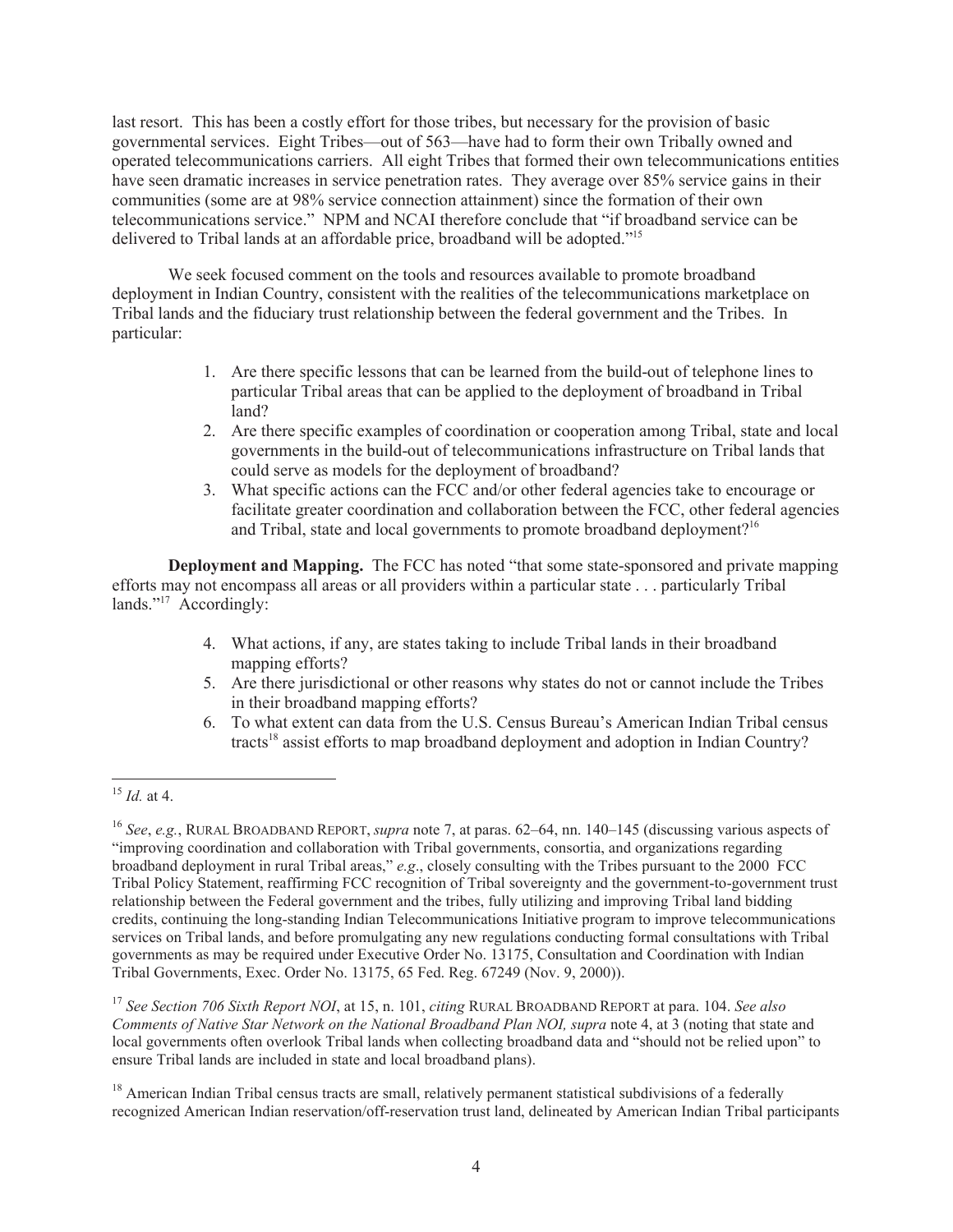For example, would the overlay of data compiled by carriers and ISPs with Tribal census tract data provide a clear and accurate view of broadband penetration rates in Indian Country? What specifically are the advantages and limitations of such an approach and how would the overlays be accomplished as a practical matter?

7. What other means of measurement can accurately capture broadband deployment on Tribal lands?

**Adoption and Digital Literacy/Education.** Digital literacy and education are key components of broadband adoption. NPM and the NCAI have noted in their Reply Comments on the NBP NOI "that the Commission cannot create a national broadband plan without emphasizing digital literacy training for areas currently unserved or underserved." They note that "similar to the transition to digital television, the Commission must provide consumers with a better understanding of how to effectively utilize these new capabilities."<sup>19</sup> Additionally, the Pew American Home Life Project survey found that 40 percent of those who do not use the Internet "are not interested" or view it as "a waste of time."<sup>20</sup> Accordingly:

- 8. What specific tools can the Commission and/or the Tribes utilize to promote digital literacy and education on Tribal lands?
- 9. Are there specific Tribal facilities which are serving or could serve as training locations, *e.g*., computing centers, tribe "chapter houses," schools or libraries?
- 10. What percent of Tribal community centers, schools, and households are passed today by: a) fixed telephony; b) mobile telephony; c) cable services?

**Adoption and Affordability.** The Commission recently stated that another demand and sustainability factor is the affordability of broadband services to consumers. This factor may include ongoing subscription costs, computer equipment costs, and the costs of other customer premises equipment necessary to access broadband services. According to the Consumer Federation of America and the Consumers Union, only 15 percent of rural households with annual incomes less than \$25,000 have broadband subscriptions, whereas 45 percent of rural households with annual incomes greater than \$25,000 have broadband subscriptions. This suggests that the price of service and/or the cost of equipment can be a barrier to broadband adoption and sustainability in certain markets, including in Indian Country.<sup>21</sup> Accordingly:

or the Census Bureau for the purpose of presenting data. Designed to be relatively homogeneous units with respect to population characteristics, economic status, and living conditions, Tribal census tracts average 2,500 people. Tribal census tracts are listed alphabetically on the U.S. Census Bureau's *American Indian Tribal Census Tract Outline Maps. See http://www.census.gov/geo/www/maps/tbtrmaps.htm See also* U.S.Census Bureau, Policy Statement, *American Indian and Alaska Native(AIAN) Policy of the U.S.Census Bureau,* signed Oct. 21, 2008 (noting that this "policy outlines the principles to be followed in all Census Bureau interactions with federally recognized AIAN Tribal governments"), http://factfinder.census.gov/home/aian/index.html.

<sup>19</sup> *See NPM and NCAI July 2009 Reply Comments,* at 15.

<sup>20</sup> RURAL BROADBAND REPORT, *supra* note 7, at para. 106.

<sup>21</sup> RURAL BROADBAND REPORT at para. 107. *See also Joint Comments of NPM and NCAI, supra* note 8, at 5, n. 11 (noting that according to the 2000 Census, the per capita income on Tribal lands was \$17, 375, or less than half the national per capita income in 2008 of \$39, 751, that the national Indian unemployment rate is over 30%, three times the current national average, and that "[c]ombining these two factors makes clear the challenges of bringing broadband…to Tribal lands").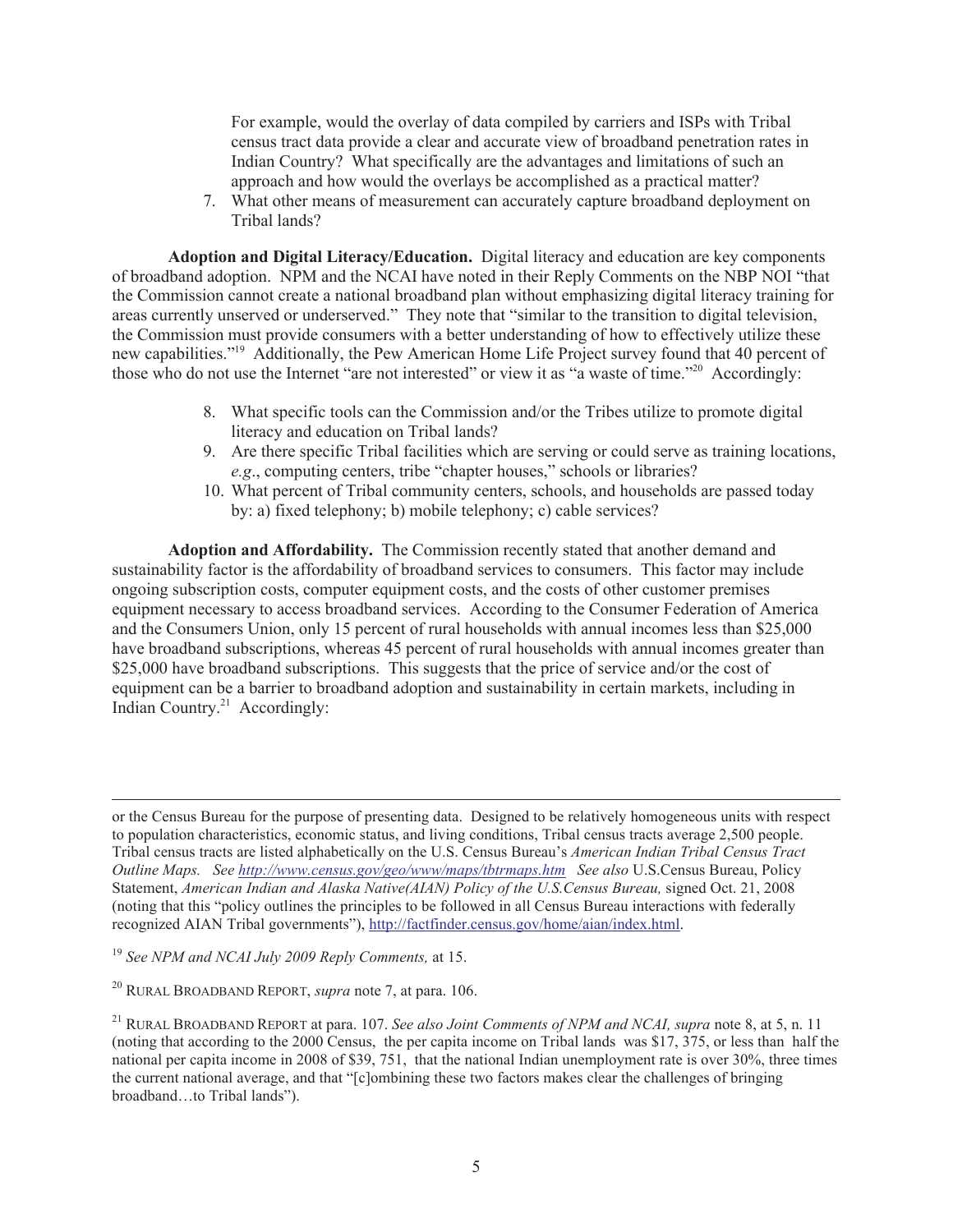- 11. What can public and private entities do to promote broadband adoption? Should they consider programs such as making computers available at a discount to qualifying households or discounting monthly service to at-need consumers on Tribal lands?
- 12. Should programs such as Lifeline/Link Up be made available to assist in reducing the cost of broadband connectivity and service to homes in Indian Country, and if so, how should they be implemented and funded?

In the *Rural Broadband Report* Acting Chairman Copps noted that communities may also want to consider ways to aggregate or consolidate demand as part of developing a strategy for a sustainable broadband network. Participants in this effort could include individual consumers, businesses, educational institutions, health care facilities, and government agencies. Entities that can function as anchor tenants with adequate demand to both spur broadband infrastructure investment and ensure sustainability can function as an integral part of a rural broadband strategy.<sup>22</sup> Accordingly, we seek comment on whether and how this demand aggregation approach could apply to the Tribes.

**The Role of Broadband Service Providers.** Qwest has recommended that "the Commission should consider a pilot program to support broadband services for low-income consumers," presumably including rural and Tribal areas.<sup>23</sup> Because of the typically low population density and sometimes difficult terrain of these areas however, other carriers and broadband providers have been reluctant to serve these potential subscribers. Moreover, the political and legal sovereignty of Tribal lands and the need for carriers to understand Tribal jurisdiction and to obtain rights of way over Tribal lands further complicate entry of broadband providers.

Accordingly, we seek comment on:

- 13. The practical utility of establishing and promoting pilot programs to support broadband services such as the one proposed by Qwest? What role can or should the Commission play in establishing such a pilot or would the pilot be better administered by industry, some other non-governmental entity or via some type of industry/consumer advocacy partnership?
- 14. What actions, if any, can the FCC and/or the Tribes take to facilitate carrier entry into Tribal areas for the purpose of providing affordable and sustainable broadband service? 24

This matter shall be treated as a "permit-but-disclose" proceeding in accordance with the Commission's ex parte rules. *See* 47 C.F.R. §§ 1.1200, 1.1206. Persons making oral ex parte presentations are reminded that memoranda summarizing the presentations must contain summaries of the substance of the presentations and not merely a listing of the subjects discussed. More than a one- or twosentence description of the views and arguments presented generally is required. See 47 C.F.R. § 1.1206(b). Other rules pertaining to oral and written ex parte presentations in permit-but-disclose proceedings are set forth in section 1.1206(b) of the Commission's rules, 47 C.F.R. § 1.1206(b).

**All comments should refer to GN Docket Nos. 09-47, 09-51, and 09-137. Please title comments responsive to this Notice as "Comments – NBP Public Notice # 5." Further, we strongly** 

<sup>22</sup> *Id.* at para. 111.

<sup>23</sup> *See Qwest Comments on National Broadband Plan NOI,* at 14–16.

<sup>&</sup>lt;sup>24</sup> See Reply Comments of NPM and NCAI on the National Broadband NOI, at 6–7.